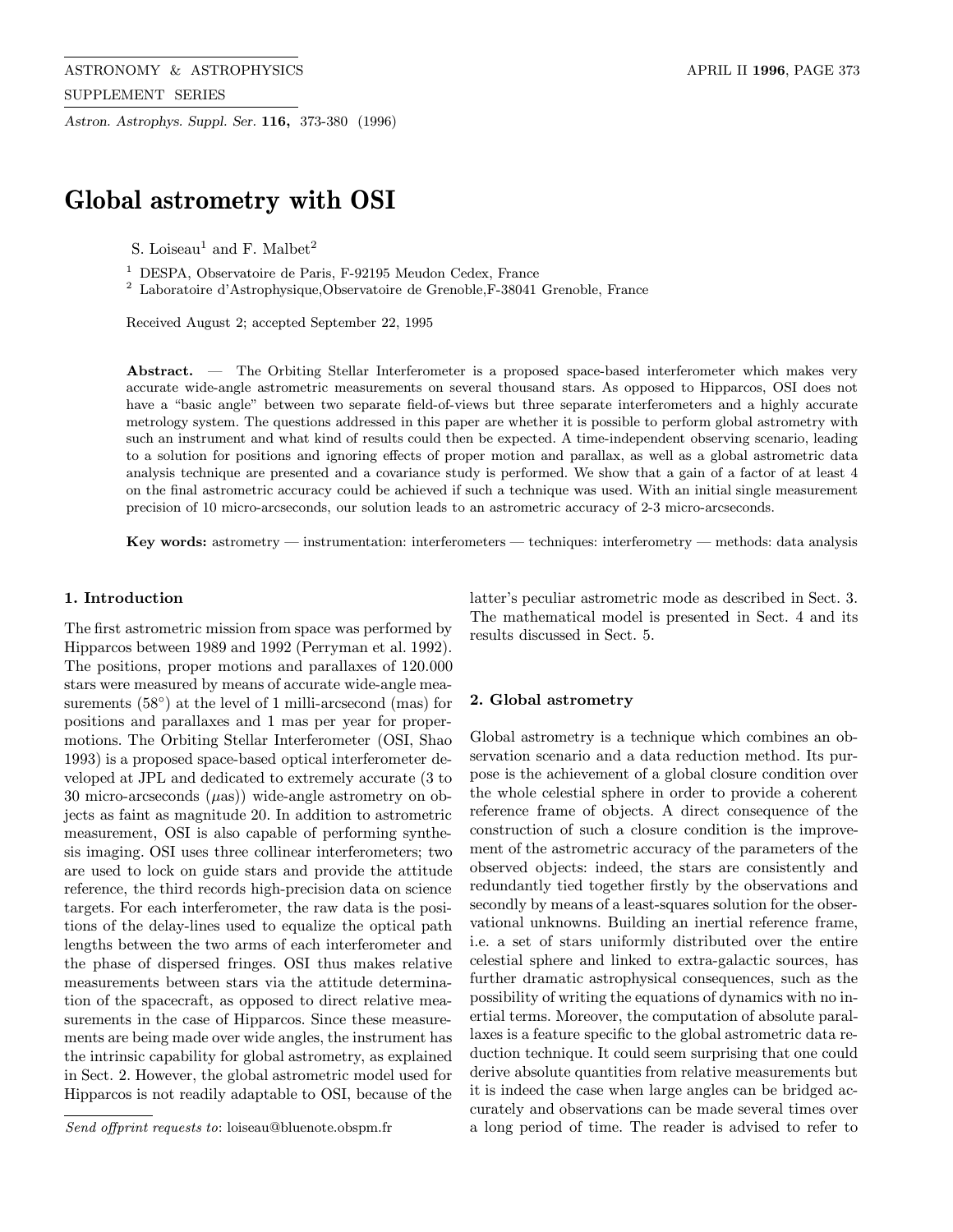the paper by Lindegren et al. (1994) for a more detailed explanation.

A key objective in global astrometry is the avoidance of regional biases and systematic errors. Wide-angle measurements must then be performed with the same high precision as narrow-angle ones. Moreover, it is much better if they are made over the  $4\pi$  steradians of the celestial sphere, hence the advantage of bringing the instrument up to space, which is also a solution to the limitation of the astrometric accuracy by atmospheric effects (Lindegren 1980). The theory of global astrometry was successfully demonstrated for the first time by Hipparcos which, after 37 months of observations, led to a self-coherent solution for positions, proper motions and absolute parallaxes for about 120.000 stars, down to magnitude 12. In the case of Hipparcos, the coherent optical frame was built without direct links to extra-galactic sources. In contrast, OSI can observe objects down to magnitude 20 so that its reference grid incorporates distant objects such as quasars and can thus tie the optical and radio frames.

Interferometers have intrinsic advantages over traditional telescopes for astrometry such as the easier control of systematic errors in the instrument and the decoupling between sensitivity and resolution. Several space-based interferometers are now being proposed for global astrometry (Shao 1993; Reasenberg et al. 1994; Lindegren & Perryman 1995). Although each of these interferometers has a unique observing method, OSI is the only one among them which does not directly measure relative angular positions for pairs of stars. This peculiar astrometric mode is discussed in the next section.

# 3. OSI's astrometric mode

OSI (Rayman et al. 1992; Shao 1993) uses three collinear Michelson interferometers, each composed of two siderostats, one delay-line and a beam combiner (Fig. 1). The siderostats which collect starlight are articulated in azimuth and elevation so that they can observe over a 30 by 30 degrees field and make wide-angle measurements possible. The arrangement of the siderostats is such that all baseline lengths from 0.5 to 7 meters in increments of 0.5 m can be achieved. The instrument is completed by two metrology systems, external and internal. In OSI's astrometric mode, all three interferometers do not have the same role: two of them are guide interferometers dedicated to the attitude determination of the spacecraft and the third one is the science interferometer which records data on faint stars. Guide interferometers lock up on reference bright stars by positioning the moving delay lines so that the lock be maintained on the centre of the white light fringe given by the interferometer at the beam combiner. The guide interferometers thus determine the orientation of the spacecraft in inertial space, provided that both reference stars do not lie parallel to the baseline. The external metrology system gives an extremely accurate measure of



Fig. 1. The Orbiting Stellar Interferometer. The 7 siderostats lie on the same boom. The metrology reference triangle is located at the end of the metrology boom

the lengths of the three baselines and their relative orientation. The internal metrology is used to measure the position of the white light fringe and to control the delay line. Non-collinearity of the baselines and effects due to the non-rigidity of the spacecraft at the nanometer level are taken into account by both the internal and external metrology. The metrology systems are heterodyne systems using relative laser gauges for monitoring either the distance between two retro-reflectors or the pathlength differences between two arms of the interferometer. Once the attitude of the satellite and the length of each baseline are known, the third interferometer can be used to observe preselected targets and record data. In the case of the science interferometer, the interference fringes are dispersed by a spectrometer, which gives the information necessary to the positioning of the science delay line, i.e. the distance of the delay line from the centre of the white light fringe.

Hipparcos performed differential angular measurements between stars at a given time. By means of its complex mirror, stars from regions of the sky separated by approximately 58 degrees were brought together on the focal grid. The operating mode for OSI is rather different. Data is recorded for each star independently and later bound together by the attitude of the spacecraft at the time of observations. OSI's astrometric measurement for each interferometer is the optical path difference between its two arms:

$$
d = \mathbf{B} \cdot \mathbf{S} + c \tag{1}
$$

where  $\bf{B}$  is the baseline vector, of length  $\bf{B}$ ,  $\bf{c}$  the offset due to optics misalignment or thermal variations and  $S$  is the unit vector defining the direction of the star. Figure 2 shows the principle of this measurement. The delay-line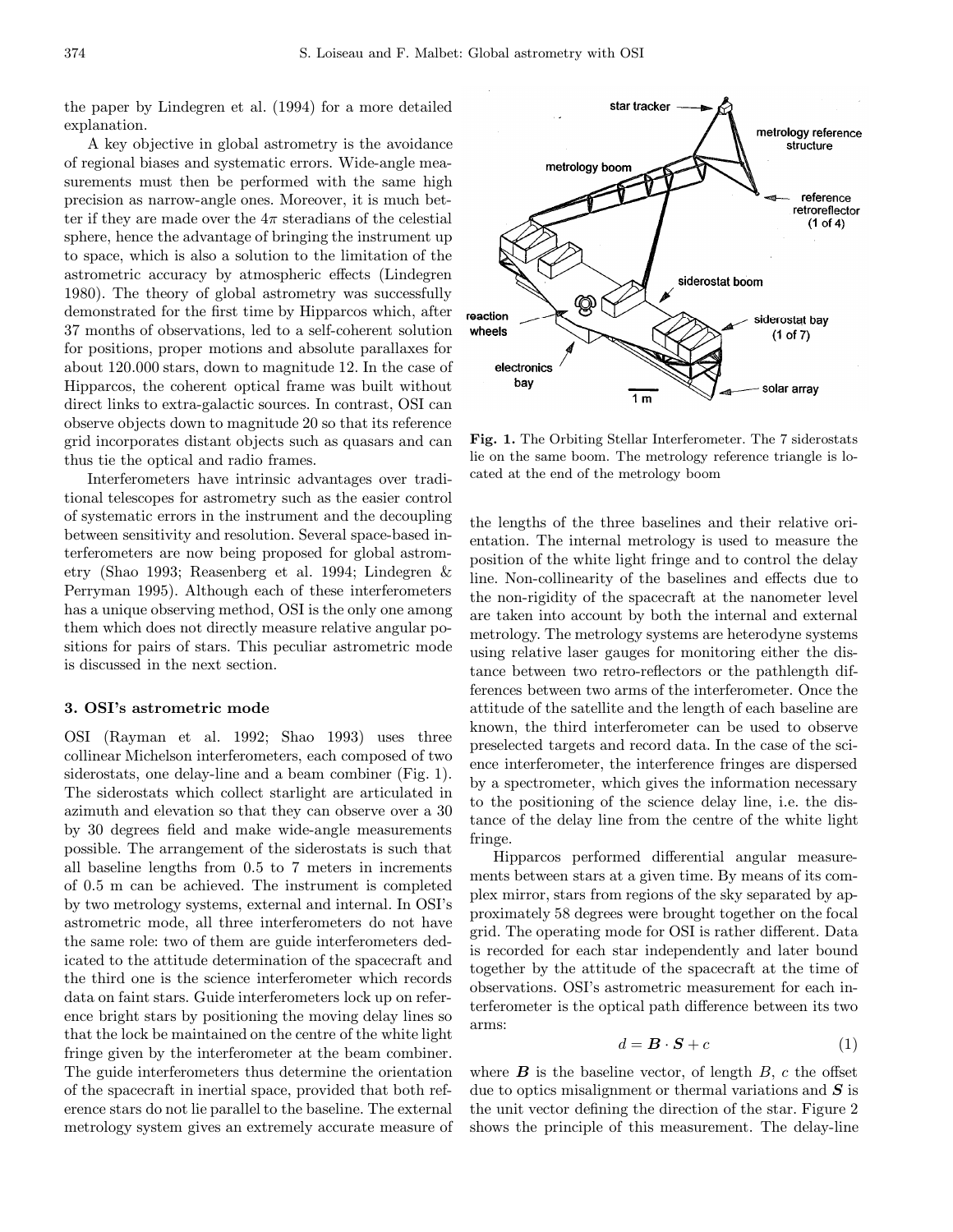position d can be directly related to the direction of the observed star by Eq. (1). However, this direction is measured only in the plane defined by the baseline and the star. At least one more observation with another baseline orientation should be made so as to fully determine the true position of the star.



Fig. 2. Principle of an astrometric measurement with OSI

OSI's main astrometric goal is to reach a single measurement accuracy of  $10 \mu$ as on stars as faint as magnitude 20. Equation (1) shows that it corresponds to an accuracy on the measurement of the delay-line position of 340 picometers with a 7 m baseline. Relative laser gauge metrology has been demonstrated at the picometer level at JPL  $(Gürsel 1993, 1994)$  and should not be an obstacle to such a challenge.

# 4. Model and method

## 4.1. Hypotheses

The hypotheses of the model presented here are as follows. First, we consider the metrology measurements as sufficiently accurate so that the baseline lengths  $B_i$  and the offsets  $c_i$  could be assumed constant, i.e. the error made on their determination is much smaller than the astrometric precision we are considering. Second, the baselines are assumed to be strictly collinear at all time. For the latter reason and because OSI's interferometers lie on a linear siderostat boom (the main body of the spacecraft, see Fig. 1), the representation of the satellite in space is given by the right ascension and the declination of the point towards which the main body of the satellite, i.e. the siderostat boom, is pointed. Third, time dependent terms are removed from our equations. In other words, our model is focussed on a set of instantaneous and equally weighted observations. However, we show the time-dependent formalism which will be referenced to in a future paper that will take time into account and provide a complete global astrometric solution. We do not derive in this paper a solution for proper motions and parallaxes so that problems due to resolved binary systems for instance are not present here. However, we show that it is possible to perform a covariance study with two astrometric parameters for each star and two attitude parameters for the spacecraft. The predicted final accuracy on these parameters can then be derived and plotted against the number of observations.

## 4.2. Star distribution and observation scenario

Among the three or four thousand targets pointed by OSI, approximately 400 will compose a reference grid, dedicated to the attitude determination of the satellite. These relatively bright stars (magnitude  $<$  12) are uniformly distributed on the sky so that at least 5 of them are present at all time in each  $30\times30$  degree cell. Whatever direction OSI is pointed at, it can then quickly acquire two reference stars before switching among science targets with the third interferometer. If time-dependent effects were considered each observation would be associated with a precise instant, consistent with the full observing scenario. We had to define an instantaneous observation scenario anyway since OSI needs at least three stars in its "field-of-view".

We define an "observation" as the measurement of three stars lying within a  $30\times30$  degree patch. The theoretical number of stars necessary to achieve the grid lockup, that is to close the sky with triplets of observed stars can be calculated. The most optimistic case is when all stars are located at the three vertices of equilateral triangles of side 30 degrees. The surface of these triangles is 390 deg<sup>2</sup> so there are  $\sim$  105 such triangles on the sky, if we assume that a sphere can be patched by plane triangles. Each star must be assigned a weight of 1/6 since it is part of 6 different triangles. With 3 stars per triangle,  $\sim$  55 stars should be sufficient to cover the whole sky. In practice, it is shown later that many more stars are needed so as to increase the number of observations per star for instance. Furthermore, a perfect patching of the sky as described above is not possible and more stars are to be used.

The key parameter in global astrometric measurement is the ratio M of number of observations to number of stars, not the number of stars itself. A minimum number of stars is needed to achieve sky closure but then, a large number of observations is needed so that each star is observed several times and is part of different triplets. However, four hundred stars would lead to a typical design matrix of more than 10 million elements, a size which would cause memory overflows with our present algorithm. For a future paper which would present a solution for parallaxes, we are considering a new algorithm that would not suffer from this problem. The optimization of this patching of the sky is important for the derivation of the minimum value of the ratio M.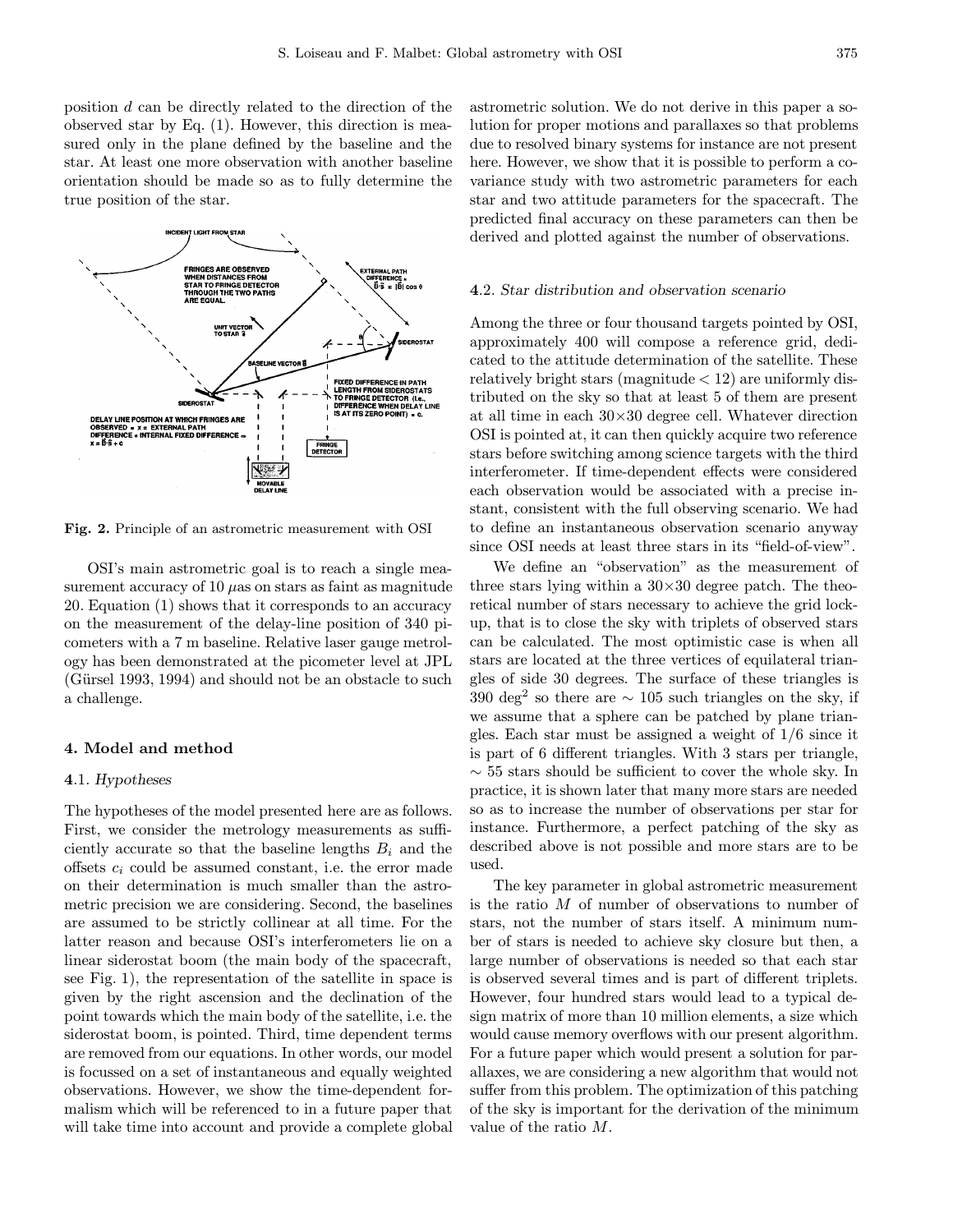A typical optimized sky coverage simulation is shown in Fig. 3 where 110 stars uniformly distributed on the sky are part of 311 observations (triplets).



Fig. 3. Simulated sky coverage with 110 stars uniformly distributed on the celestial sphere, leading to 311 observations. The right ascension is in hours, the declination in degrees. This unconventional representation, instead of a classic projection was chosen for sake of clarity. One must keep in mind that stars around a pole are very close to each other whatever their right ascensions

## 4.3. Linearized elementary observation equation

Equation (1) is the elementary observation equation for a single interferometer: three such equations thus define the observations of a triplet. In the global astrometric process, astrometric quantities are known a priori by means of an input catalogue which has an accuracy generally much lower than the expected final one. In our case, these quantities are the coordinates of stars and the attitude parameters of the satellite which will also be solved for. In reality, the input catalogue is the most up-to-date compilation of stellar astrometric parameters. In our model, we generate an input catalogue from the simulated sky (cf. previous section) by adding a normally distributed error to each star parameter, whose standard deviation corresponds to the nominal accuracy of the catalogue, e.g. 1 mas for the Hipparcos catalogue. the input catalogue is used to estimate the value of the delay d. However, we are only interested in the difference between the observed value of this delay and the estimated one: the precision on this difference is given by the accuracy of the instrument. For this reason, a linearized observation equation is used, in which the unknowns for a star are given by small corrections (differences between observed and estimated values) to the preliminary astrometric parameters.

These corrections correspond to the small change  $\Delta S$  of the coordinate direction and to the small change  $\Delta n$  of the direction (attitude) of the spacecraft at the given time, viz.

$$
\Delta d = B(\mathbf{n} \cdot \Delta \mathbf{S} + \Delta \mathbf{n} \cdot \mathbf{S}) \tag{2}
$$

Each observation provides three delay line position measurements  $d_{1,2,3}$ , so that if  $m_{\text{obs}}$  is the number of observations, we have  $3m_{\text{obs}}$  measurements. As for unknown quantities, we have two attitude unknowns for each observation, i.e.  $3m_{\text{obs}}$  attitude unknowns and, if  $m_{\text{s}}$  is the total number of stars observed, we have  $2m_s$  astrometric parameters to be determined, corresponding to the position of each star. The condition for the over-determination of the system, which is a sine qua non condition for the obtaining of a meaningful solution, is  $3m_{\text{obs}} > 2m_{\text{obs}} + 2m_{\text{s}}$ , i.e.  $m_{\text{obs}} > 2m_{\text{s}}$ . It would be  $m_{\text{obs}} > 5m_{\text{s}}$  if proper motions and parallaxes were being solved for. In our case, we need at least a number of observations (of triplet of stars) greater than twice the number of observed stars.

A justification for the use of three interferometer can be consequently given: with only two interferometers, the left-hand side of Eq.  $(2)$  would be  $2m_{\text{obs}}$  and the overdetermination condition,  $0 > 2m_s$ , could then never be fulfilled.

## 4.4. Astrometric parameters for stars

Among all the parameters describing a star, five of them are purely astrometric ones. These are, for star i:  $\alpha_i$ ,  $\delta_i$ = barycentric coordinates at the reference epoch  $T$ ;  $\mu_{\alpha i}$ ,  $\mu_{\delta i}$ = proper motion components (where  $\mu_{\alpha i}$  implicity includes the cos  $\delta_i$  factor to make it a true arc); and  $\varpi_i$  $=$  the parallax. The two parameters giving the position of the star are the only ones which do not depend on time. Although we will not use the other parameters in the following sections of this paper, we present here the complete equation giving the satellitocentric coordinate direction of a star, corrected for stellar aberration and gravitational deflection. The adopted units are: AU, year and radian. To first order in the small angles, the satellitocentric coordinate direction of a star i,  $S(t)$ , can be written:

$$
S = r + p\mu_{\alpha}\tau + q\mu_{\delta}\tau + s\varpi \tag{3}
$$

(dropping the index i), where  $\tau = t - T$  and we have introduced the four vectors

$$
\boldsymbol{r} = \begin{pmatrix} \cos \delta \cos \alpha \\ \cos \delta \sin \alpha \\ \sin \delta \end{pmatrix}, \qquad (4)
$$

$$
\boldsymbol{p} = \begin{pmatrix} -\sin \alpha \\ \cos \alpha \\ 0 \end{pmatrix}, \tag{5}
$$

$$
\boldsymbol{q} = \begin{pmatrix} -\sin\delta\cos\alpha \\ -\sin\delta\sin\alpha \\ \cos\delta \end{pmatrix}, \qquad (6)
$$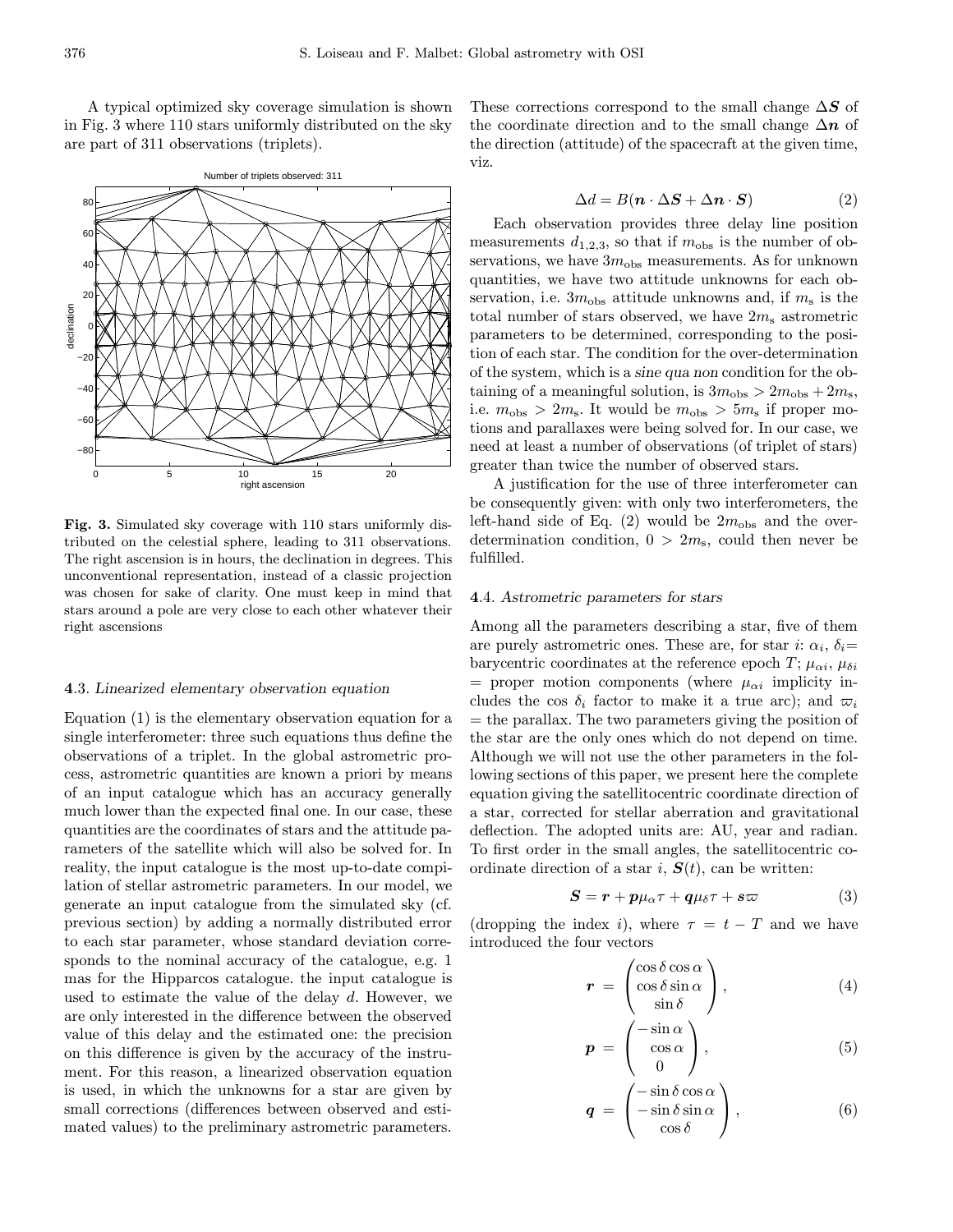$$
s = r(r \cdot b) - b. \tag{7}
$$

 $\mathbf{b}(t)$  is the position of the satellite relative to the solar system barycentre, expressed in AU and in the same (equatorial) system as used for the other vectors.

Let  $x$  be a vector containing the corrections to the five astrometric parameters, with elements  $x^{(1)} = \Delta \alpha \cos \delta$ ,  $x^{(2)} = \Delta \delta, \, x^{(3)} = \Delta \mu_{\alpha}, \, x^{(4)} = \Delta \mu_{\delta}, \, x^{(5)} = \Delta \varpi.$  Then, the linearized equation for the satellitocentric coordinate of the considered star is:

$$
\Delta S = p(x^{(1)} + x^{(3)}\tau) + q(x^{(2)} + x^{(4)}\tau) + sx^{(5)} \tag{8}
$$

#### 4.5. Attitude parameters

We need to add the terms relative to the attitude determination of the satellite to Eq. (8). The direction of OSI is determined by the right ascension and declination of the point it aims at, as explained before. This direction is chosen so that it minimizes the errors on the determination of the attitude. This is achieved when the direction of the stellar beam is perpendicular to the spacecraft direction. Therefore, for each triplet of star  $S_1, S_2, S_3$ , OSI points in a direction orthogonal to both the line joining the two guide stars (chosen as  $S_1$  and  $S_2$ ) and to the direction of the barycentre of these stars. This unit vector defining the orientation of the spacecraft is then:

$$
n = \frac{(S_1 + S_2)}{|S_1 + S_2|} \times \frac{(S_1 - S_2)}{|S_1 - S_2|} = \frac{S_2 \times S_1}{|S_2 \times S_1|}
$$
(9)

where  $\times$  denotes the cross product of two vectors. This vector can be rewritten in the convenient form:

$$
\boldsymbol{n} = \begin{pmatrix} \cos \delta_n \cos \alpha_n \\ \cos \delta_n \sin \alpha_n \\ \sin \delta_n \end{pmatrix}
$$
 (10)

The variations of the attitude are then modeled by those of  $\delta_n$  and  $\alpha_n$ . We thus have:

$$
\Delta n = p_n(x_n^{(1)}) + q_n(x_n^{(2)}) \tag{11}
$$

where

$$
\boldsymbol{p}_n = \begin{pmatrix} -\sin \alpha_n \\ \cos \alpha_n \\ 0 \end{pmatrix}, \boldsymbol{q}_n = \begin{pmatrix} -\sin \delta_n \cos \alpha_n \\ -\sin \delta_n \sin \alpha_n \\ \cos \delta_n \end{pmatrix}, \qquad (12)
$$

and  $x_n$  is a vector containing the corrections of the attitude, which components are  $x_n^{(1)} = \Delta \alpha_n \cos \delta_n, x_n^{(2)} =$  $\Delta \delta_n$ .

## 4.6. Observation matrix

Keeping only the time independent terms in the above equations (ignoring proper motion and parallax), we obtain the observation equation for our model. At the first order,  $\bm{r}$  is a good approximation of  $\bm{S}$ . We thus have:

$$
\Delta d = B[\boldsymbol{n} \cdot \boldsymbol{p}(x^{(1)}) + \boldsymbol{n} \cdot \boldsymbol{q}(x^{(2)}) + \boldsymbol{r} \cdot \boldsymbol{p}_n(x_n^{(1)}) + \boldsymbol{r} \cdot \boldsymbol{q}_n(x_n^{(2)})] \tag{13}
$$

Each triplet of stars leads to three such equations, for which the attitude terms are the same, since, in our model, OSI performs three observations without changing its attitude. This define a sparse matrix  $A$  of dimensions  $(3m_{\text{obs}}, 2m_{\text{obs}} + 2m_{\text{s}})$ . For the time being, all the observations are equally weighted; in consequence A is normalized by the standard deviation of the observations. To derive the accuracy by which the unknown parameters can be obtained, we first compute the design matrix (the matrix of the normal equations)  $A<sup>T</sup>A$ . Because no reference direction on the sky has been chosen at this time, the design matrix is necessarily singular. In that case, it is either possible to choose a distant object for which parallax and proper motions are zero and its positions accurately known, or to find the pseudo-inverse of the design matrix by means of a singular value decomposition (SVD). We chose the second solution for our study. In that case, the pseudo-inverse of the design matrix is then the relevant covariance matrix of the system. Let  $D$  be the matrix of the measurements  $\Delta d_i$  normalized by the same factor as the observation matrix. The corrections to the attitude and to the astrometric parameters are the elements of the matrix  $(A^T A)^+ A^T D$ , where the <sup>+</sup> denotes the pseudo-inverse of the considered matrix.

For the reason given above, namely the lack of reference directions, the design matrix presents a rank deficiency, which value can be more or less intuitively deduced. Betti  $\&$  Sansó (1983) have carried out a mathematical study of this deficiency and have shown that it should be 6 if all 5 astrometric parameters are taken into account or 3 if only positions are being solved for. Let us briefly apply their method to our case. We have one single observation equation (Eq. (13)) per interferometer. When looking at this equation, it can be seen that only one independent observation can be made to determine the corresponding  $\Delta d_i$ . In the case of Hipparcos, the observable is an angle between a pair of stars: two fixed stars, on the equator for instance, form a reference frame from which the position of any star can be determined by two angle measurement. In the case of OSI, the observable is, once again, a delay line position. If two reference stars are fixed, it is also possible, with several measurements made in different planes, to determine the position of the third star. By fixing two stars on our net of stars, we fix 4 degrees of freedom when only positions are considered. But we have only one observation equation and therefore a rank deficiency of 3.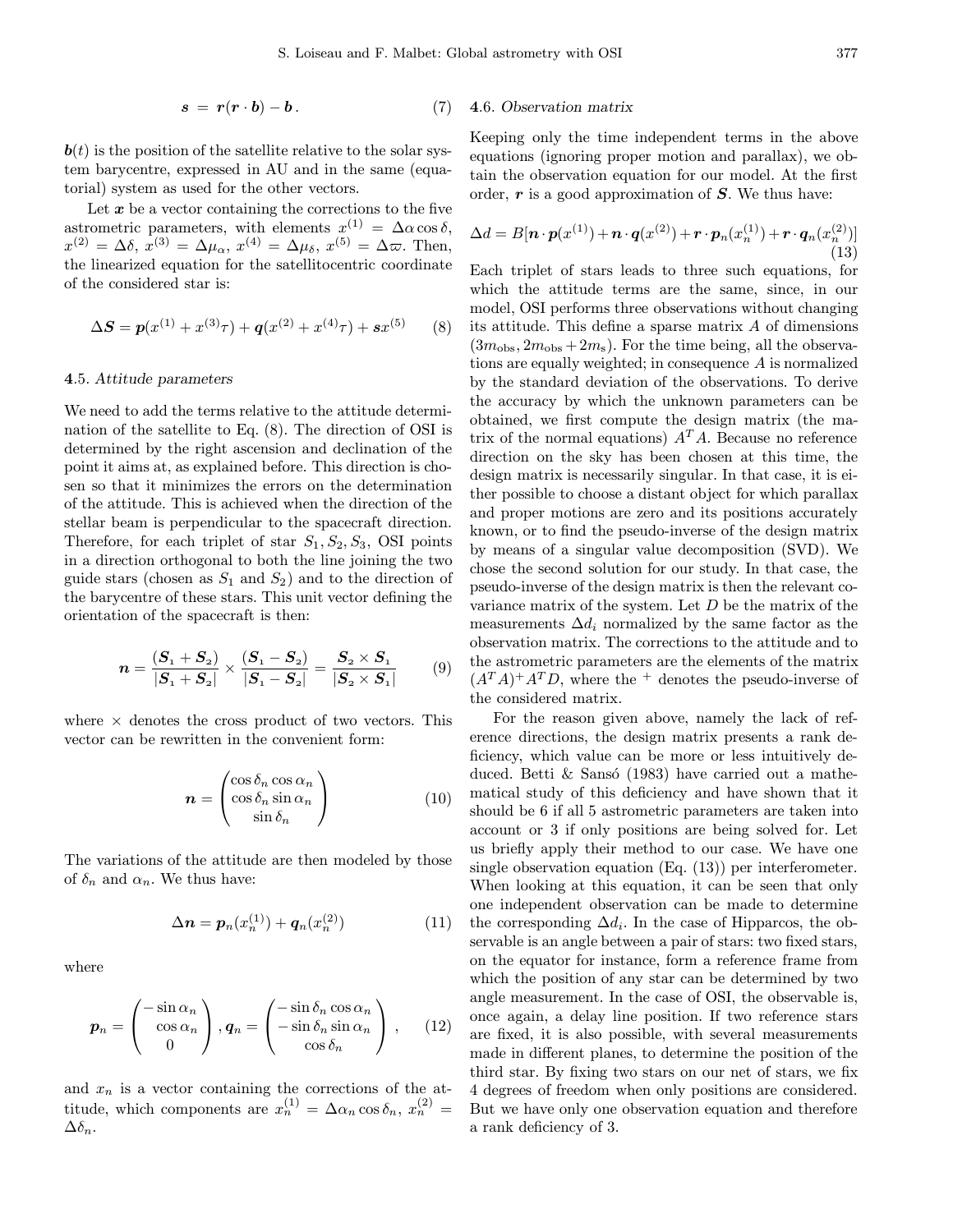It is then convenient to check the rank of the design matrix, once the SVD is performed, since it is equal to the rank of the diagonal matrix which contains the singular values. If the rank is different from  $2m_{\text{obs}} + 2m_{\text{s}} - 3$  the sky coverage is not satisfying, i.e. one or more stars are isolated. The expected result is then quite meaningless in terms of derived values but interesting in terms of number of stars vs number of observations. By this method, we try to define a statistical condition on the ratio M defined previously.

## 5. Results and discussion

The results consist of sets of standard deviations of astrometric and attitude parameters, and of small corrections to these parameters. The latter part of our results is used mostly for consistency check of the solutions. We present the results in the form of histograms of the distribution of the standard deviations obtained for the astrometric parameters of the stars and for the attitude parameters of the spacecraft. The computed corrections to the system parameters, i.e. what we would be theoretically solving for in the real data reduction process, are also presented. These runs consist in generating different skies with various numbers of stars and observations.

## 5.1. Astrometric and attitude parameters

Recall that the nominal measurement accuracy is  $10 \mu$ as, i.e. 340 picometers for the delay line positions with a 7-m baseline. Our results enable us to evaluate statistically the factor by which the original accuracy is divided. Depending on the nature of the coverage of the sky, we obtain different results. For instance, with 119 stars bound by 372 observations  $(M = 2.94)$ , the global treatment leads to a result for which the mean of the astrometric parameters accuracies distribution is ∼ 100 pm and its standard deviation  $\sim 30$  pm. This histogram can be seen in Fig. 4. Such an example shows that a significant factor can be gained for the final accuracy, greater than 3 in the present case.

The results we obtain can be subdivided into different categories. The first one corresponds to the case where there is a rank deficiency in the design matrix greater than the expected one. This is due to a defect in the coverage of the sky by our simulated observations: a star could be isolated or maybe bound to only one pair of stars. In such cases, there is usually a convergent solution for the SVD algorithm but distribution of the astrometric accuracies is widely spread.

For cases falling in the second category, the rank of the design matrix is indeed the expected one but the histogram of the distribution is well spread. These cases are marginal and their reasons could be many: isolated star impossible to trace inside the dense observation net or non-convergence of the SVD, for instance. A simple case

Fig. 4. Histogram of the accuracies by which the astrometric parameters are obtained for a ratio  $M$  equal to 2.94. The ordinate represents the number of astrometric parameters for which the standard deviation has a value sigma (given in units of picometers)

falling in this category is when we restrain the distribution of the stars to a strip around the equator: the rank of the design matrix has the expected value but the final astrometric accuracy is multiplied by a significant factor instead of being improved. This result shows that one should be careful in setting the grid of stars. Global astrometry is efficient when performed over the whole celestial sphere.

The third category is the one for which the distribution of astrometric accuracies obtained is narrow and centred on a value which corresponds to a gain in the nominal astrometric accuracy. As an example, for a value  $M = 2.39$  obtained with 111 stars and 265 observations, the histogram is centred on 130 picometers, less than half of the nominal astrometric accuracy but its standard deviation is 114 picometers. Another example, at the other extreme of the range of  $M$ , is obtained for 132 stars and 457 observations, i.e.  $M = 3.46$ . The distribution is then centred on 74 picometers and its standard deviation is 15 picometers.

For this category of results, it is also interesting to study the variations of the mean of the distribution of the astrometric accuracies with the ratio M. These results are summarized in Table 1 and displayed, along with following results, in Fig. 6, where the mean  $\mu$  of the distribution is plotted against the ratio  $M$  with a logarithmic scale. The relevant part of this graphic corresponds to the range  $0.3-0.6$  for  $log(M)$ . Higher values, as explained in the next section, correspond to a larger field-of-view and are used to study the shape of the function relating the mean of the distribution to M. The corrections to the initial astrometric parameters, what we would be eventually solving for,

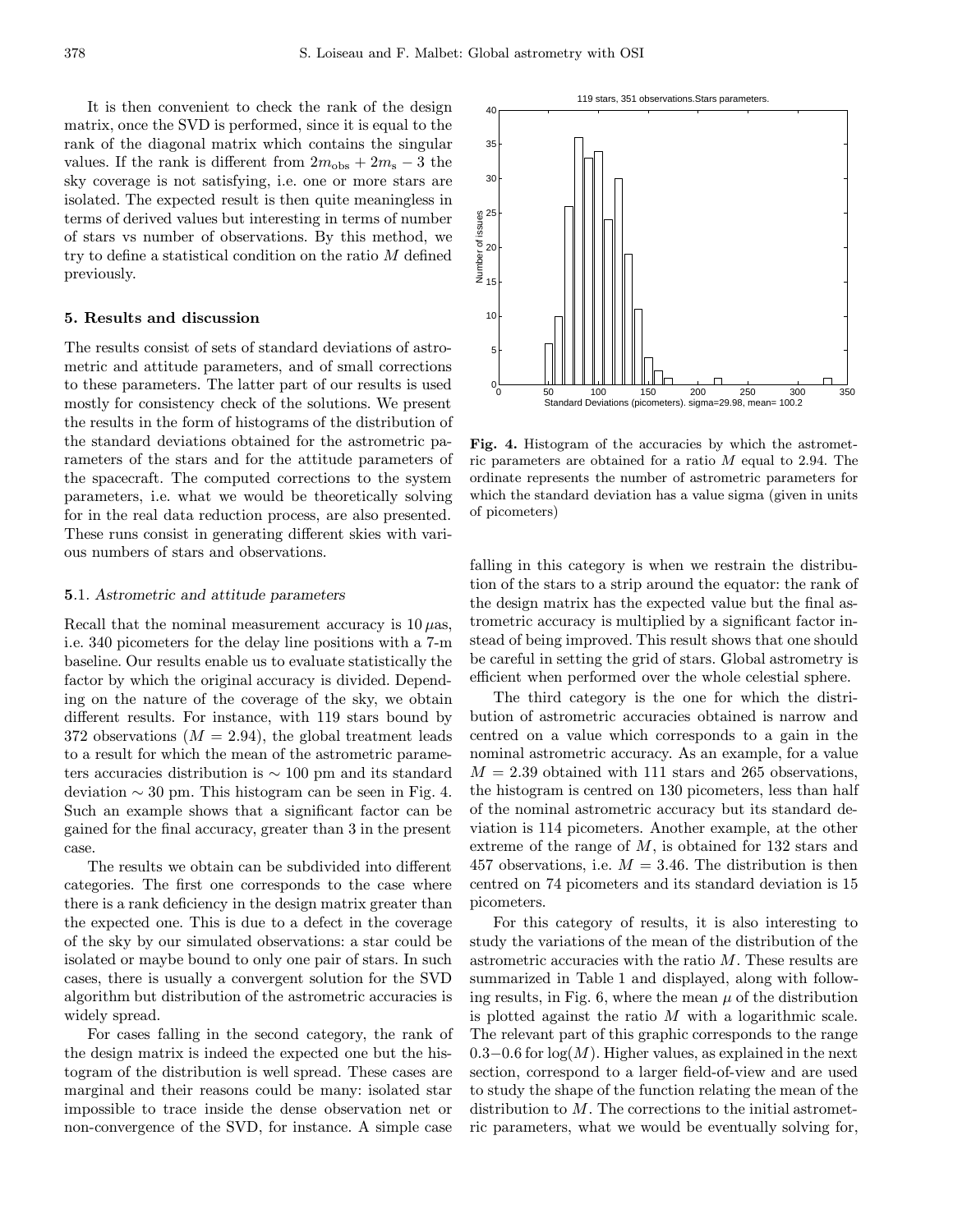Table 1. Summary of the results obtained for various values of M and plotted in Fig. 6

| M        | $m_{\rm s}$ | $m_{\rm obs}$ | σ     | $\mu$     |
|----------|-------------|---------------|-------|-----------|
| $2.50\,$ | 125         | 313           | 114.1 | 128.5     |
| $2.57\,$ | 109         | 280           | 131.1 | 143.3     |
| 2.65     | 113         | 315           | 89.04 | 116.7     |
| 2.70     | 120         | 325           | 39.71 | 106.8     |
| 2.83     | 110         | 311           | 32.31 | 102.4     |
| 2.84     | 111         | 316           | 26.11 | 104.4     |
| 2.88     | 109         | 314           | 31.44 | 115.0     |
| 2.94     | 119         | 351           | 29.98 | 100.2     |
| 2.95     | 121         | 357           | 20.00 | 87.66     |
| 3.05     | 119         | 364           | 28.18 | 94.45     |
| 3.12     | 119         | 372           | 24.73 | 93.40     |
| 3.26     | 114         | 372           | 19.06 | 84.58     |
| 3.46     | 132         | 457           | 15.42 | 73.58     |
| 3.57     | 135         | 482           | 15.26 | 73.28     |
| 3.69     | 120         | 443           | 24.48 | 83.22     |
| $3.87\,$ | 133         | 514           | 15.90 | $72.03\,$ |

are computed once the SVD is performed. The standard deviations presented previously represent the accuracies by which these corrections are obtained. As expected, their order of magnitude is equal to the precision of the input catalogue, 1 mas. An example of the corrections obtained is shown in Fig. 5.



Fig. 5. Corrections to the astrometric parameters: top, right ascension; bottom, declination. The abscissa represents the star number and the standard deviation sigma is given in units of mas

Along with the astrometric parameters, the attitude parameters of the spacecraft are being solved for during the global reduction of the data, which is one of the key point to this method: internal and external parameters can be added to the model and solved for simultaneously with the others. In our model, there is an intrinsic uncertainty on the attitude due to the precision of the simulated input catalogue. The attitude of the satellite is pre-calculated with the initial positions of the stars and improved by the global reduction. The final accuracy by which the attitude parameters can be determined after the global treatment described above is typically of the order of  $5 \mu as$ , which represents a gain of a factor 2 from the inital accuracy. This number is limited by the factor of redundancy M. In the following section, we present a method which makes it possible to simulate much higher values for M.

## 5.2. Enlargement of OSI's field-of-view

As explained previously, it is quite difficult to increase the number of stars of our samples beyond 140 for trivial computing questions. In order to test our simulations for much higher M ratios without modifying the structure of our code, we expanded OSI's field-of-view to 50 or 60 degrees, which makes it possible to get a large number of observations for a few dozens of stars. For example, with a 50◦ field-of-view, 60 stars uniformly distributed on the sky are tied together by 441 observations, i.e. a ratio M equal to 7.35. The distribution of astrometric accuracies has a mean of 43.4 pm and a standard deviation of 11.2 pm, representing a gain of a factor  $\sim$  8 on the initial accuracy. Likewise, with a 60◦ field-of-view, we tie 51 stars by 584 observations  $(M = 11.45)$  and obtain a narrow distribution which has a mean of 31.3 pm and a standard deviation of 6.4 pm: a factor of almost 11 is gained. The results presented in this section are summarized in Table 2. Including

Table 2. Results obtained with an extended field-of-view

| $\boldsymbol{M}$ | $m_\mathrm{s}$ | $m_{\rm obs}$ | $\sigma$ | $\mu$ |
|------------------|----------------|---------------|----------|-------|
| 4.58             | 55             | 252           | 12.60    | 58.73 |
| 5.98             | 55             | 329           | 12.12    | 48.08 |
| 6.03             | 56             | 338           | 13.39    | 49.30 |
| 7.35             | 60             | 441           | 11.18    | 43.40 |
| 7.93             | 55             | 436           | 9.25     | 39.19 |
| 11.45            | 51             | 584           | 6.36     | 31.33 |

these new results in the diagram giving the mean of the distribution of the astrometric accuracies as a function of the ratio  $M$ , we obtain an ensemble of points that we can try to fit by a power law. We fitted the logarithmic plot we got (Fig. 6) via linear least-squares. The best fit is a line of slope very close to  $-1$  ( $-0.99$ ). The goodness-of-fit of this linear regression, calculated with an incomplete Gamma function for the  $\chi^2$  we considered is excellent ( $\sim$  1). The mean of the distribution of the astrometric accuracies is